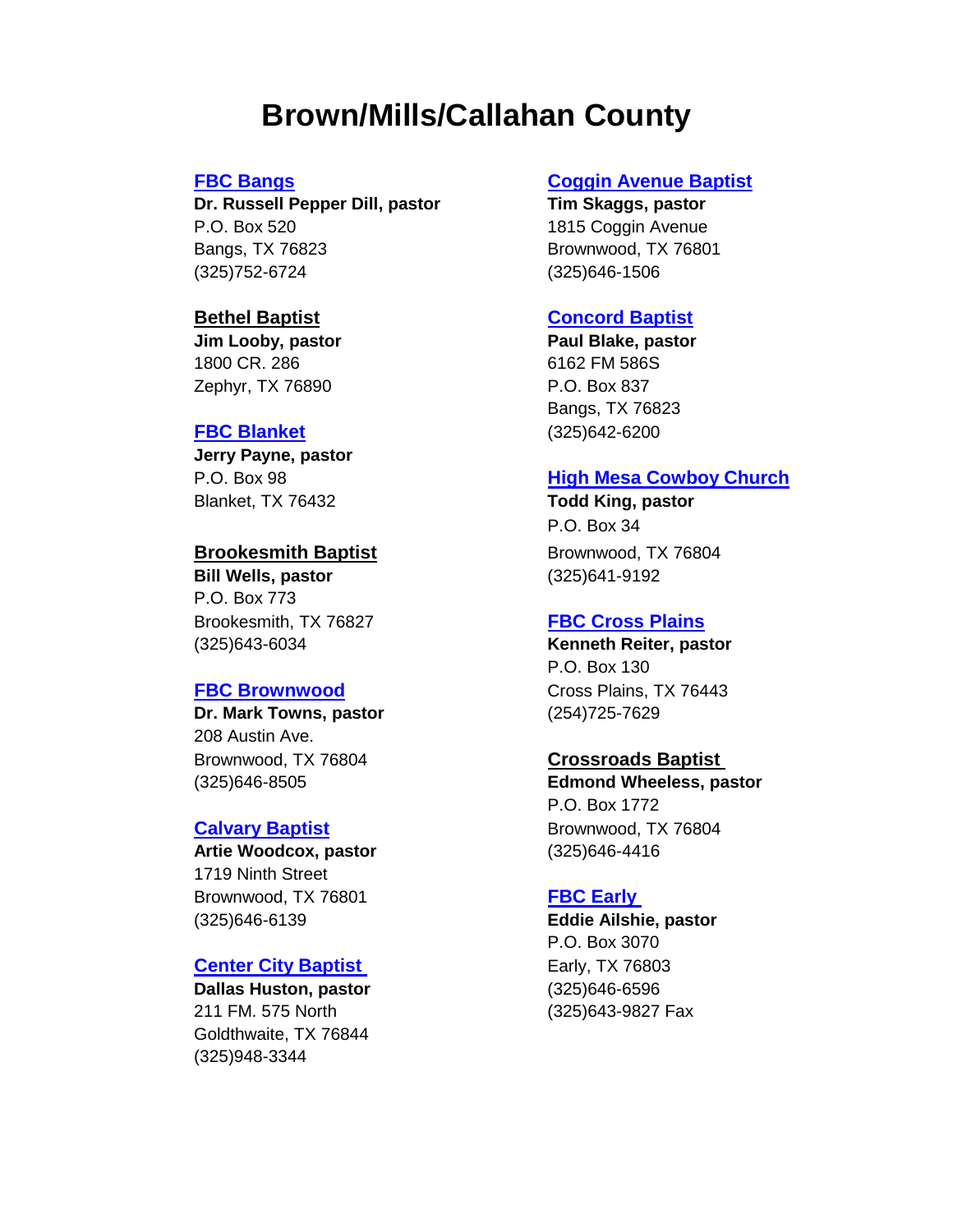1401 Brady Avenue **P.O. Box 222** (325)646-7342 (325)648-3047

**Greg Lewis, pastor Jesse Turner, pastor** P.O. Box 490 P.O. Box 787 (325)648-3369

# **[Greater Faith Baptist](https://www.facebook.com/pages/Greater-Faith-Community-Church/111523512220541) John Tunnell, pastor**

417 Wesley Street May, TX 76857 Brownwood, TX 76804 (254)259-2182 (325)643-1320

9501 FM 1850 1600 Melwood Brownwood, TX 76801 P.O. Box 506 (325)642-2462 Brownwood, TX 76804

### **[Heart of Texas Cowboy](https://www.facebook.com/Heartoftexascowboychurchbrookesmith/)**

P.O. Box 1815 **Kyle Medlock, pastor** Brownwood, TX 76801 1813 3rd. Street

# **[Iglesia Nueva Vida](https://www.facebook.com/pages/Nueva-Vida-Church/101199569956626)**

P.O. Box 126 **Eddy Hayes, pastor** Brownwood, TX 76804 914 Bailey Street (325)646-1538 P.O. Box 239

**Lakeview Baptist** (325)643-1810 8315 FM 2125 N. Brownwood, TX 76801 **[FBC Mullin](http://www.mullinfirstbaptist.church/)** 

### **[FBC Lake Brownwood](https://www.facebook.com/pages/category/Religious-Organization/FBC-Lake-Brownwood-554125038078266/)** 303 North 6th Street

**Stephen Joiner, pastor** P.O. Box 146 7100 HWY 279 Mullin, TX 76864 Brownwood, TX 76801 (325)985-3599 (325)748-6930

### **Central Baptist [Fellowship Baptist](https://www.facebook.com/fellowshipgold/)**

**Calvin Gray, pastor Stewart Farrell, pastor** Brownwood, TX 76801 Goldthwaite, TX 76844

### **[FBC Goldthwaite](http://www.fbcgoldthwaite.com/) [Little Zion Missionary Baptist](https://www.facebook.com/pages/Little-Zion-Baptist-Church/142414552459525)**

Goldthwaite, TX 76844 Brownwood, TX 76804

# **[FBC May](http://www.mayfbc.org/)**

**Charles Lowe, pastor** 18955 Cunningham Street

### **[Brownwood First Mexican](https://www.facebook.com/pages/Primera-Iglesia-Bautista/228307213960728)**

**[Grosvenor Baptist](https://www.facebook.com/pages/Grosvenor-Baptist-Church/299927333362325)** (Primera Iglesia Bautista Mexicana) **David Barnum, pastor Construction Convertsed Barnum, pastor Convertsed Barnum, pastor Convertsed Barnum** (325)646-1492

### **Dearl Hardy, pastor [Midtown Baptist Church](http://www.midtownbc.org/)**

(325)998-3513 Brownwood, TX 76801 (325)643-9001

### **Ismael Ceniceros, pastor [Mount Zion Baptist](https://www.facebook.com/pages/Mt-Zion-Baptist-Church/109256599115090)**

Brownwood, TX 76804

**Randy Bradley, pastor**